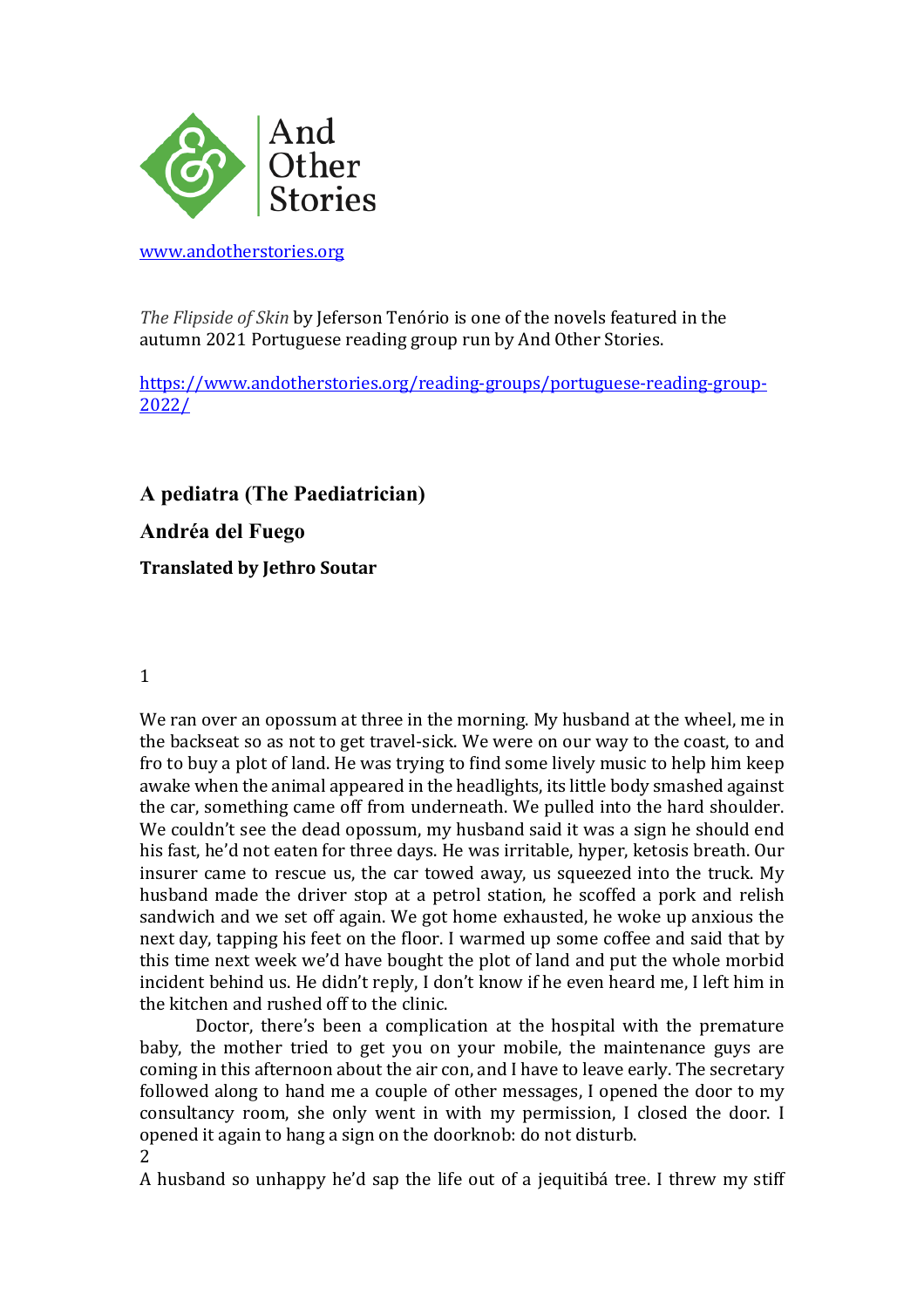joints in his face, said I had fibromyalgia because of him. He'd been signed off work from the family construction firm for months, the treatment for his depression had some effect at first. I took heart for a while, then he slipped back into the mire, I stayed out longer, took my time going from the clinic to the supermarket to buy frozen food and fresh herbs, got back with him already doped up in the bedroom. Every pill brought me closer to the end of my tether, putting off confrontation, reluctant to fire the first shot of separation, my stiffness now accompanied by migraines, nausea and formication.

The depressive never went out, of course, but I still did things. I was introduced to Celso at a little gathering held by a common friend, a cardiologist who worked in the same building as me. She'd been to school with Celso, he'd gone on to become a business executive, they'd not seen each other in twenty years. Celso was the only person at the party who tucked into the peanuts, everyone else prodded a fork into the artichoke tart and talked about hospital admin and travel agents. When the peanuts ran out, he started biting his nails. I went over and offered him a cigarette, which he declined, but he came out with me onto the veranda and lit mine. He told me he lived in Florianópolis but came to São Paulo every week to manage an account. It left him a bit spun out and his wife was pregnant and did nothing but cry. Me being a paediatrician, the conversation then turned to children and sickness.

Celso complained about everything, but breezily, a little distracted, though not entirely. I wanted to keep him close to me, this interloper in the house of a friend who didn't even know his wife. I turned on the charm. The next time he was in town he called me, asking if I could recommend an emergency dentist, maybe we could grab a beer before his anaesthetic, that way he'd arrive nice and relaxed for his treatment. I understood everything he was saying, there was no dentist appointment. Celso ended up doing consultancy for more companies in the city, we'd get together after his meetings, I'd get home flayed. My husband's days improved as, unburdened, my mood lightened, my pains dissipated. My menstrual cramps went away, I dispensed with my regular fungicidal ointment, my crotch was a nectarine.

3

If I didn't live so far away, you could deliver my child, Celso said. I reminded him that I didn't do deliveries, but I was a neonatologist and I knew the best obstetrician in the country. He convinced his wife that the birth of their child would be safer with a specialist team. She was already on maternity leave at the company she worked for as a lawyer and agreed to the plan. They left their apartment down south, child's room ready, rented a flat in São Paulo and relocated for the last month of pregnancy. With his wife in town, we met up in a hotel near their flat so that he didn't get home late. I booked the couple in for a prenatal consultation, as was customary. An hour before the appointment, Celso came to the clinic so that we could practice acting as strangers when he came in with Camila, his wife. We fucked in the bathroom, my vagina was still bloated when he walked in with her an hour later. Clutching her belly, knee-length dress, fat shins, huge. Thankfully Celso managed to play his role of husband as if I weren't sitting there opposite them stuffed full of the same semen that had impregnated her. This helped me maintain my professional demeanour, which was, in any case, unflappable. I'm going to show you how to hold the baby, Dad, pick up the doll. His name's Celso, the mother-to-be informed me. Celso cheerily took hold of the toy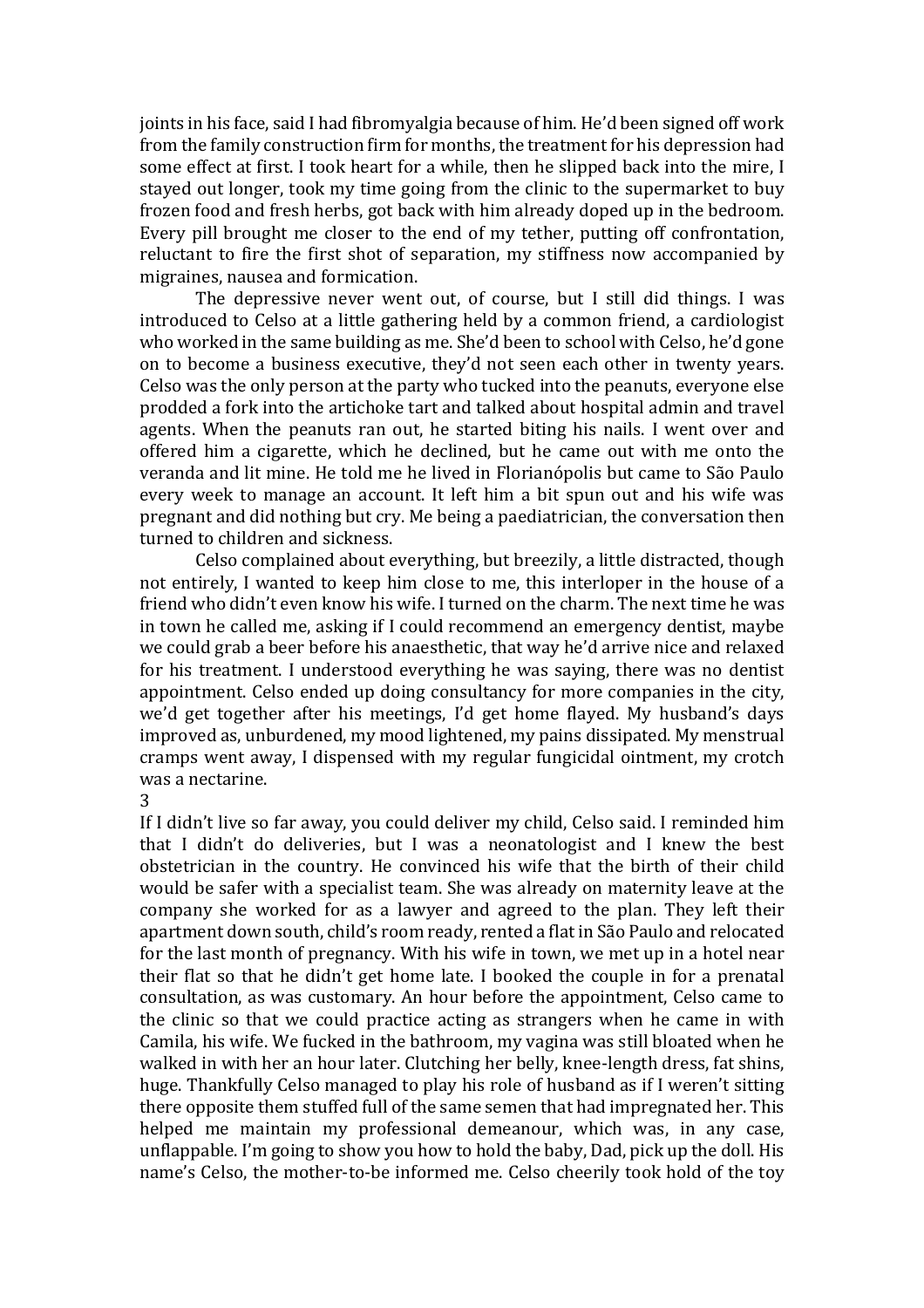child with the faded tummy. I explained that I wouldn't be there at the start of the birth, I'd come to the hospital when the obstetrician called for me. I thought it best not to warn them that the kind of birth she wanted could go on all day, I'd just show up before the baby crowned, before the head tore the perineum.

We're not doing anything wrong, Celso said later, I wouldn't entrust this to anyone else. His faith made me feel like a dutiful neonatologist, proud of my profession. Camila didn't see me as the main doctor, which I wasn't, so our contact was minimal, just that first consultation and then again in the maternity ward. With labour underway, the obstetrician summoned me, there was no rush, the baby was still high, but the mother's blood pressure was unstable, so I wasn't to take too long, a Caesarean was on the cards. I entered the delivery room focused, Celso was on the sofa with his laptop on his knees, checking through messages. I stationed myself at the foot of the bed, the mother had been administered with analgesia and didn't know when to push, the obstetrician told Celso and me to press on her belly to get the baby down. I pressed as hard as I could, Celso less so, afraid of hurting her. The child wasn't very animated when it came out, I performed the neonatal protocols, stimulated reflexes, dropped silver nitrate in the eyes, stripped away the vernix, there was no wriggling, no crying. I handed the bundle to the shocked and exhausted mother, Celso kissed the maternity hat tucked on the boy's head. I went into the en suite bathroom, Celso followed me in, we embraced while the mother gave birth to the placenta. I heard my name, the obstetrician was calling me back into the room. Cecília, stitch her up here, I'm going to adjust her serum. Celso's wife had a second-degree laceration at the perineum, blood from the tear was mixing in with the afterbirth, soaking the bedsheet. I wasn't sure why the obstetrician was going for serum, why she'd needed to leave the room. I sat before the vagina that had taken the same dick as me, now ripped apart by her firstborn. She was on another planet, drugged up on hormones. Celso left the room too, probably because he saw his lover sewing up his wife's vagina. Sitting on a stool, I put a few more stitches in than necessary. I was tempted to seal the whole thing up.

## 47

I was with Deise and Robson in the living room when the intercom went. Robson had the day off that Thursday, or he'd resigned especially to be there, who knew. Deise had persuaded me that we needed more voices to sing happy birthday. I opened the door, Bruninho was in his father's arms, dressed in his school uniform. As soon as he saw me he raised an arm, swung his legs, leaned out towards me, slipping into my arms like a hand into a glove, making me warm with pleasure. Celso in the doorway, a bit happy, a bit disconcerted by the decorations and the guests. Are you out of your mind? I ignored him, took Bruninho over to the cake. Robson and Deise were standing there and greeted him. Celso must have thought Robson was Deise's husband, filling the home with family wholesomeness. You're the guy with the Corolla that clipped the Corsinha, aren't you? Robson said, recognising Celso. I played distracted and deaf, Bruninho asked for *wet, plea*, I led him by the hand into the kitchen, we'd have more privacy there. He tried to get up into the chair. I helped, his innocence brutally wounding me. I used to ask  $m\bar{v}$ father for water, please, too, my mother the night nurse, we never saw each other.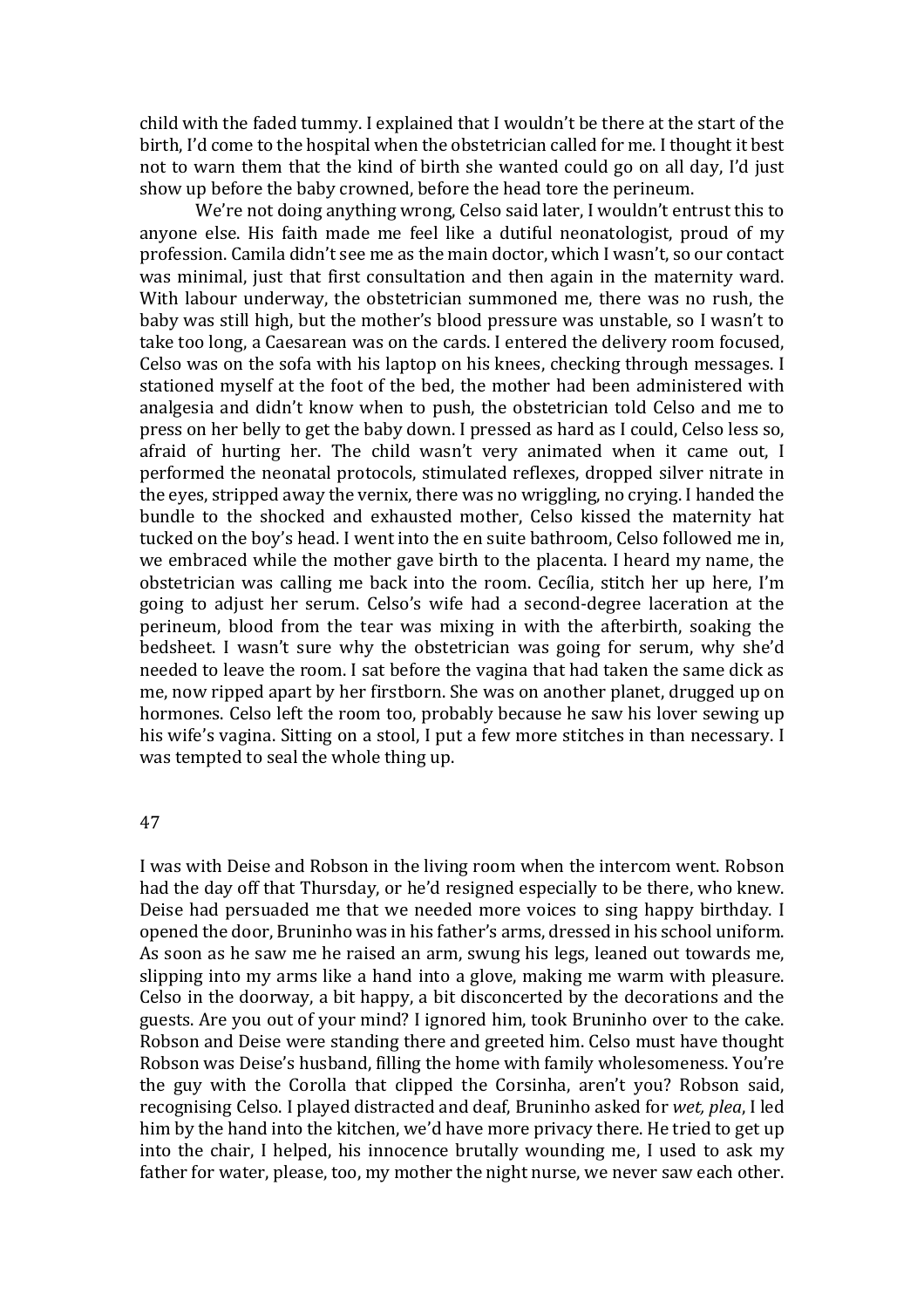She slept during the day, my father went to the clinic, I was left with the nanny, several nannies, until they finally found one they trusted not to let me cut my finger with the fruit knife or break my arm in the playground while she, her back turned or nowhere to be seen, made friends with the concierge or caretaker. But my personality has got nothing to do with having distant parents, quite the opposite, my genes are remarkably strong, no physical or mental illnesses of note, elastic emotions, and tendons, quick to bounce back to their previous state. Bruninho still had some way to go, he could take me further, I'd know when to let go and put myself back in neutral, the inertial state, ready for my next stimulus. Bruninho drank all the water, handed me the glass and ran off towards Deise's room. The narrow bed with covers tangled up in sheets, the open wardrobe, Deise never tidied her own space. Bruninho climbed up easily onto the bed and began bouncing on the mattress, higher every time, vigorous, certainly not anaemic, pneumatic, no genetic components out of place. Cecília? Celso had found us in the depths of the apartment. We've got to go, I can't get back late with him. I needed to calm Celso down, he was still uncomfortable with the party. We'll sing a quick happy birthday. Celso seemed to like my objectivity, I offered Bruninho my arms, they were promptly accepted. We passed through the service area, I was too timid to smell the boy's neck with Celso behind me. I stood aside to let him pass, he did so, annoyed, I squeezed Bruninho, bringing his face close to mine, I pinched the softness, he yelped in protest, I'd pinched too hard, I recoiled at my lack of tact, there was a trick to keeping him close to me. We got to the living room, Deise, Robson and Celso positioned themselves around the table, overladen for so few guests, for so little time, for no party at all. Celso took Bruninho from me, I felt robbed. Deise lit the candle, the tip began its mini, controlled explosion, happy birthday commenced, we clapped, Bruninho became agitated in Celso's arms, he reached for me with his hands, I thought it best not to take the boy from his father at the precise moment we were commemorating the fact he'd fucked Camila and spawned my child. The candle's explosion ended, automatically lighting a flame. Celso held Bruninho in close, he didn't have enough puff to blow it out. Aunty will help, I said. I stood next to him and we blew together, the smoke went up my nostrils, wiping the earlier perfume off my nasal walls, the boy's purity. Deise cut a thin slice of cake and gave it to Bruninho. Now who's the little prince going to give it to? Bruninho didn't understand the question and gave it to his father, naturally, he was glued to him, pressurising him. We all ate, I felt exhausted, Celso wanted to leave immediately and without taking anything, not even a sweetie or a balloon, forty of which hung about the room. He grabbed Bruninho's school rucksack, I went with them out to the lift. Celso smarting, the magnitude of his promiscuity dawning on him, he ought to have gotten used to it by now. I didn't kiss Celso in front of Bruninho, any carelessness from me and Dad would be off, just a gentle caress for the boy. Celso went down in the lift, leaving me standing there, superfluous. In the living room, Deise and Robson wanted to say something. Can he stay the night, Cecília? I nodded, overcome, not for the first time, it was hardly a shock. But I don't want to wake up and find this party in the living room. They both immediately started taking the balloons down, I went to pass out on the bed. Robson took the chocolate-tower cake into the back.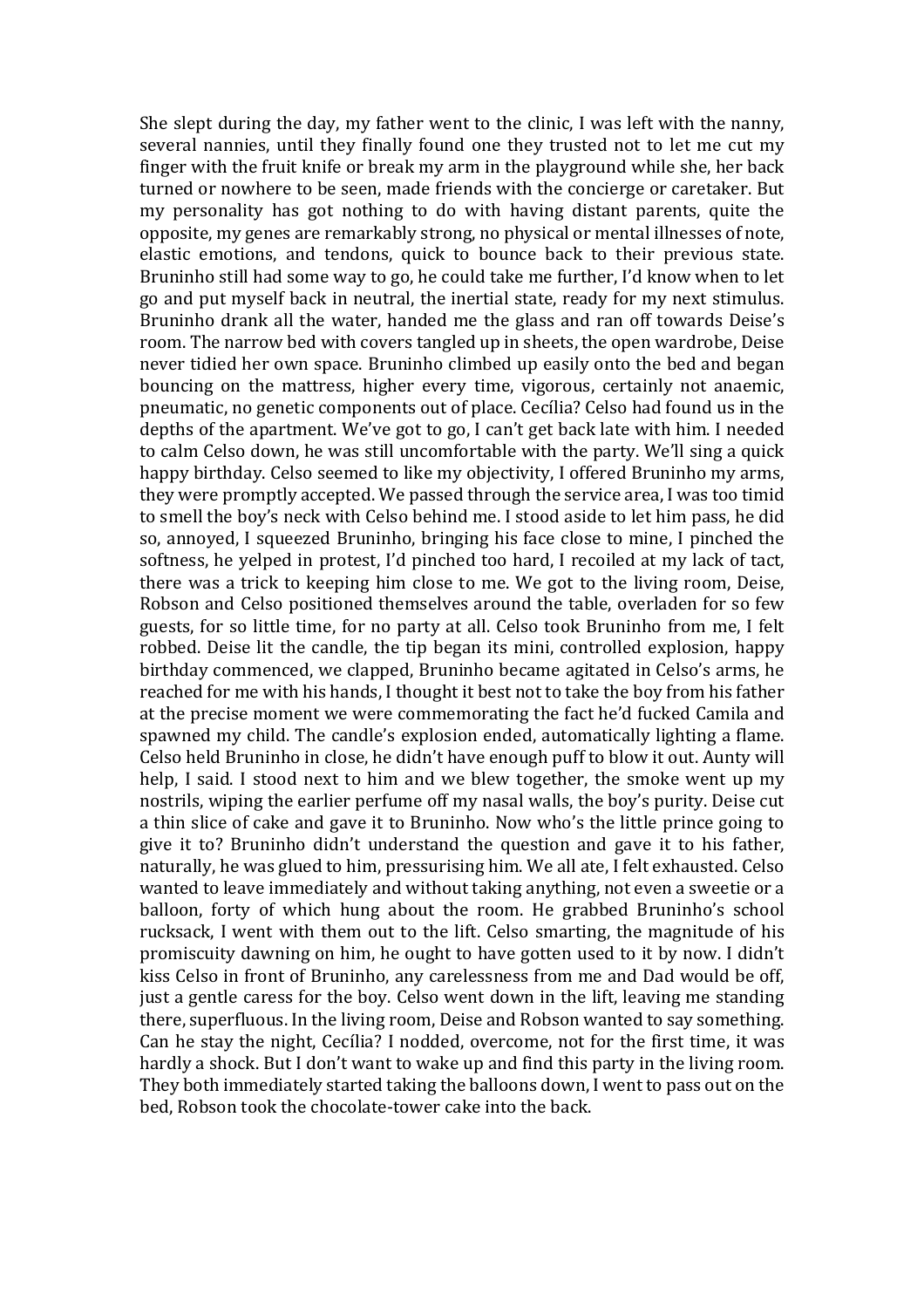I studied Bruninho's medical file, I could oversee his treatment from outside the hospital, my father could coordinate things from wherever he was in Asia. I spent the day going back and forth between my neonatal patient in the ICU, the staff comfort zone and room 212, where Bruninho was. Celso called me. For the love of God, don't go anywhere near Camila. I told him that, as a paediatrician, I couldn't ignore my duty of care, he needed to calm down, chill out. We're finished, don't come looking for me, don't call me, leave my family alone! Has the youngest one been born yet? He hung up on me. It had been, I knew because I'd seen Camila in the ICU when I went to check on my client's premature baby, which had a much better chance of surviving than theirs. Camila and I had exchanged no further words, not my choice, she didn't even register my presence, she was so out of it. There was no release date on the horizon for their premature newborn, but Bruninho's discharge was pending, in one or two days' time, discharge with express instructions for endocrine support. I asked the nurse ward to let me know when he was leaving.

I went straight to the clinic from the maternity ward, I was in a bit of a daze, but professional, I filled out my prescriptions, antipyretic, plenty of liquids, sometimes double corticoid and antibiotics, stamping Cecília Tomé Vilela on the order forms. Celso couldn't finish with me in the midst of such an intense situation. Irresponsible. If Bruninho had entered the hospital as the child of a paediatrician he'd have been treated better than as the child of a lawyer, the same went for the Arte de Crescer nursery, and the same with nannies, I could tell the difference between a bite from an adult and a friend in the playground. My last patient left, I sent the secretary home. Down the corridor, my father's door was closed, lights off. A paediatric endocrinologist rests but is never tired, he sleeps and sleeps again, he told me as he sewed up a big gash on my knee, another on my shin, unconcerned by the choppy waters, stop crying, little girl, otherwise the wound won't heel. I remained in my consultancy room, laid out on the sofa where broken mothers sat, pulled the throw off the upholstery and over me. I tried to sleep, the shock wouldn't let me switch off. I'd cut open a brain-dead baby before, removed viscera to put in a thermos that didn't get to the new host in time, I'd had to saw through the chest, the noise was as you'd expect sawing through a person's chest to sound, the bones crush until they break. Bruninho, my little boy, on the cusp of a coma, or not even that, just crying from a fever was enough to crush my chest, I needed help. I couldn't let go of the boy, he wasn't mine, he never would be, his father was gone, the whole family would go and live far away from me. My entire body hurt on the soft sofa, I gathered my strength and went home. I passed Arte do Crescer, satisfied parents at the gate, their pride at managing to live with this fear, a fear I had without having anyone to save, at least they had their children to rescue from the precipice, I didn't want a child. I wanted Bruninho. I got back to the Quinta dos Açores, parked my car in the garage, I knew Bruninho wouldn't leave the ICU unit for a while yet. I needed to hibernate.

The nurse rang when I was going up in the lift. The patient leaves tomorrow, the hospital's packed. I was pleased, his discharge wouldn't only be because of bed places, Bruninho clearly wasn't suffering from too high a level of diabetes after all. I missed my floor, people got in, people got out. I was digesting things, a hostage to any news, hopelessly captive. Deise served me soup as if I were